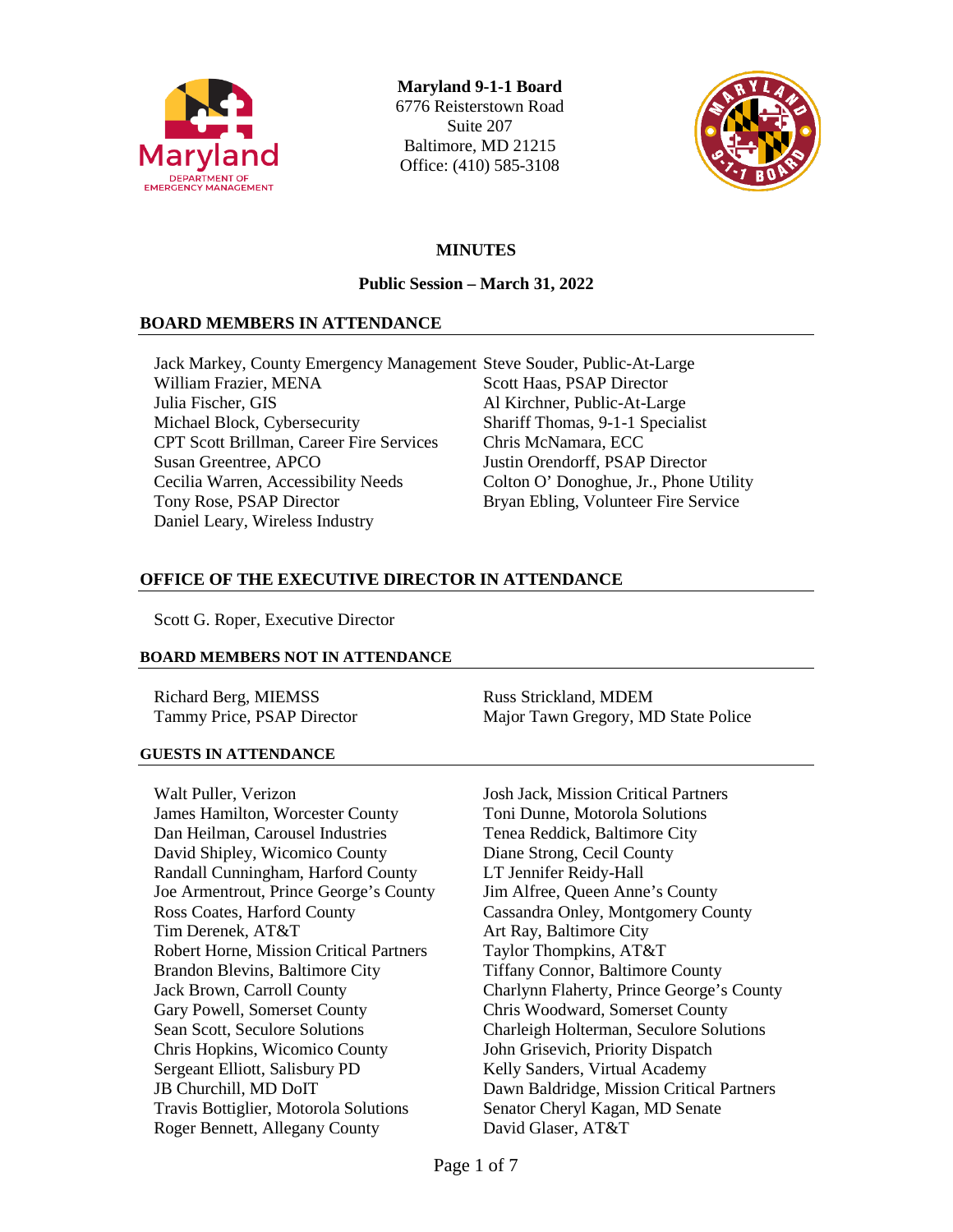### **OPENING**

Chairman Markey called the Public Session to order at 10:00 AM on Thursday, March 31, 2022, via Conference Bridge. Chairman Markey noted that the meeting is being live-streamed and recorded. There was a roll call of Board members, and a quorum confirmed. Chairman Markey noted that there is a closed session presentation by Queen Anne's County to update the Board about the status of Next Generation 9-1-1 on the Eastern Shore.

Delegate Hornberger, who was scheduled to update the Board about *House Bill 1286: Social Networks - Next Generation 9-1-1 and Public Service Announcements*, was not able to attend due to demands of the House of Delegates.

#### **APPROVAL OF MINUTES**

The Board reviewed the minutes for the Public Session meeting held on February 24, 2022.

#### **Mr. Souder made a motion to approve the minutes for February 24, 2022. Mr. Thomas seconded the motion. All were in favor and the motion carried.**

#### **FISCAL REPORT – SCOTT ROPER**

The 9-1-1 Trust Fund balance carried over from Fiscal Year 2021 is \$11,935,513.84. The collections for Fiscal Year 2022 are \$33,812,219.89. The Board has made awards totaling \$31,806,659.17. The available 9-1-1 Trust Fund balance for this month's meeting is \$13,941,074.56.

#### **EXECUTIVE DIRECTOR'S REPORT – SCOTT ROPER**

Mr. Roper reminded the Board about the closed session scheduled for April 13, 2022 at 10:00 AM to discuss issues affecting 9-1-1 service, and plans for staffing and consolidation. Mr. Roper mentioned a 9-1-1 service issue in Frederick County, which is under investigation. Mr. Roper provided an update to 9-1-1 affecting legislation under consideration by the General Assembly. Mr. Roper reminded everyone about the deadlines for increasing 9-1-1 fees. Any increase in fees must be reported to the Comptroller of Maryland not less than 60 days before the effective date.

#### **SUBCOMMITTEE REPORTS**

#### **Policy and Standards Subcommittee – Steve Souder**

The subcommittee is working on wireless outage notifications and non-service initialized wireless phones.

#### **Training and Exercises – Bryan Ebling**

Mr. Ebling stated the subcommittee has met with its ECC counterpart, and will be meeting on the first and third Thursdays of each month.

#### **Cybersecurity – Randall Cunningham and Michael Block**

Mr. Cunningham is working with Mr. Block to transition leadership of committee. The subcommittee is working on a tabletop exercise template, and recommendations about third party monitoring. The subcommittee would like to assemble an inventory of those using third party monitoring for cybersecurity, and will work with Mr. Roper to assemble a survey tool.

#### **Technology Subcommittee –James Hamilton**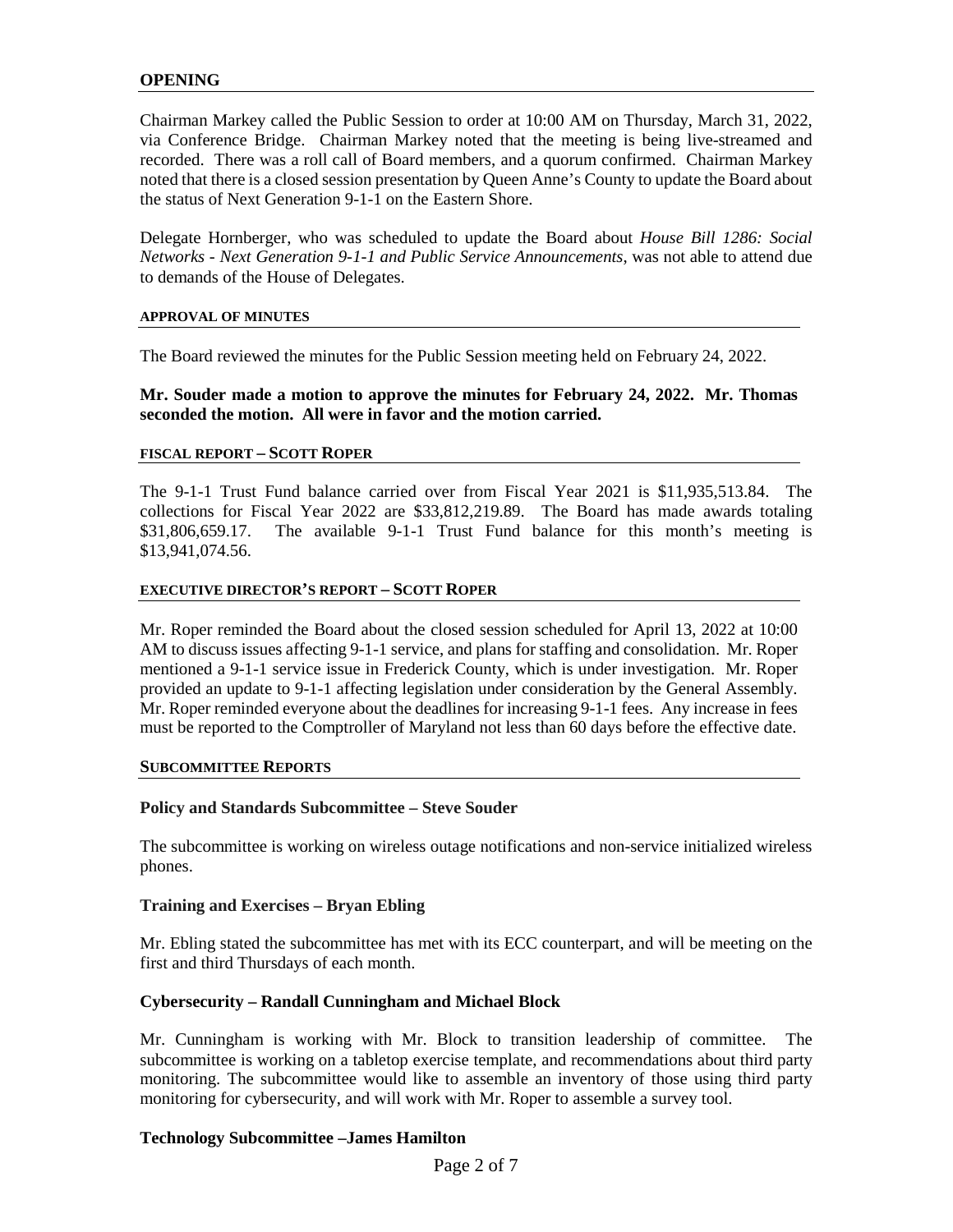Mr. Josh Jack reported that there was a joint meeting with the ECC. They received a presentation from Network Maryland, and discussed real-time texting (RTT).

# **GIS – Julia Fischer**

Ms. Fischer reported that the Eastern Shore imagery was captured. The next steps are triangulation and validation. Counties should have the data by the end of the calendar year. She discussed a meeting with Motorola Solutions to discuss issues with JPEG 2000 imagery. She thanked Mr. Roper for quickly facilitating the meeting. Ms. Fischer also discussed waiting for MOUs from the Eastern Shore for Open Data GIS sharing.

### **Verizon Update – Walt Puller**

Mr. Puller reported that there were no network affecting issues. The annual ALI true-up is underway.

### **Motorola Solutions Update – Toni Dunne**

Ms. Dunne reported that there was a network monitoring issues that was non-service affecting. Howard County is live on the ESInet. Allegany County has completed its ALI migration, but voice cutover was delayed out of caution for an issue. Garrett County is scheduled to go live in the next quarter.

### **Senator Cheryl Kagan**

Senator Kagan joined the meeting to provide a legislative update. The omnibus bill will be amended in the House of Delegates. The TDOS/DDOS bill has stalled. There will be a workgroup to study "swatting." She provided an update to the workers' compensation bill.

### **AT&T Update – Taylor Thompkins**

AT&T reports that there were no network events since the last meeting. Eight counties are nearing completion, with 80 percent of the network completed. The GIS kickoff meetings have been held.

### **MACo Emergency Communications Committee (ECC) – Ross Coates**

Mr. Coates reported the various subcommittees are working to consolidate their activities with the Board's subcommittees.

#### **Mission Critical Partners Update - Josh Jack**

Mission Critical Partners' updates were provided to Board members ahead of the meeting, with many items covered during subcommittee reports. Baltimore City has issued a RFI for Next Generation 9-1-1 services. The jurisdictions of the National Capital Region are live with Next Generation 9-1-1.

#### **Presentation – GIS**

Julia Fischer, JB Churchill and Dawn Baldridge presented an overview of LIDAR capture, and its application to RAY BAUMS Act requirements, and Z-Axis location technology.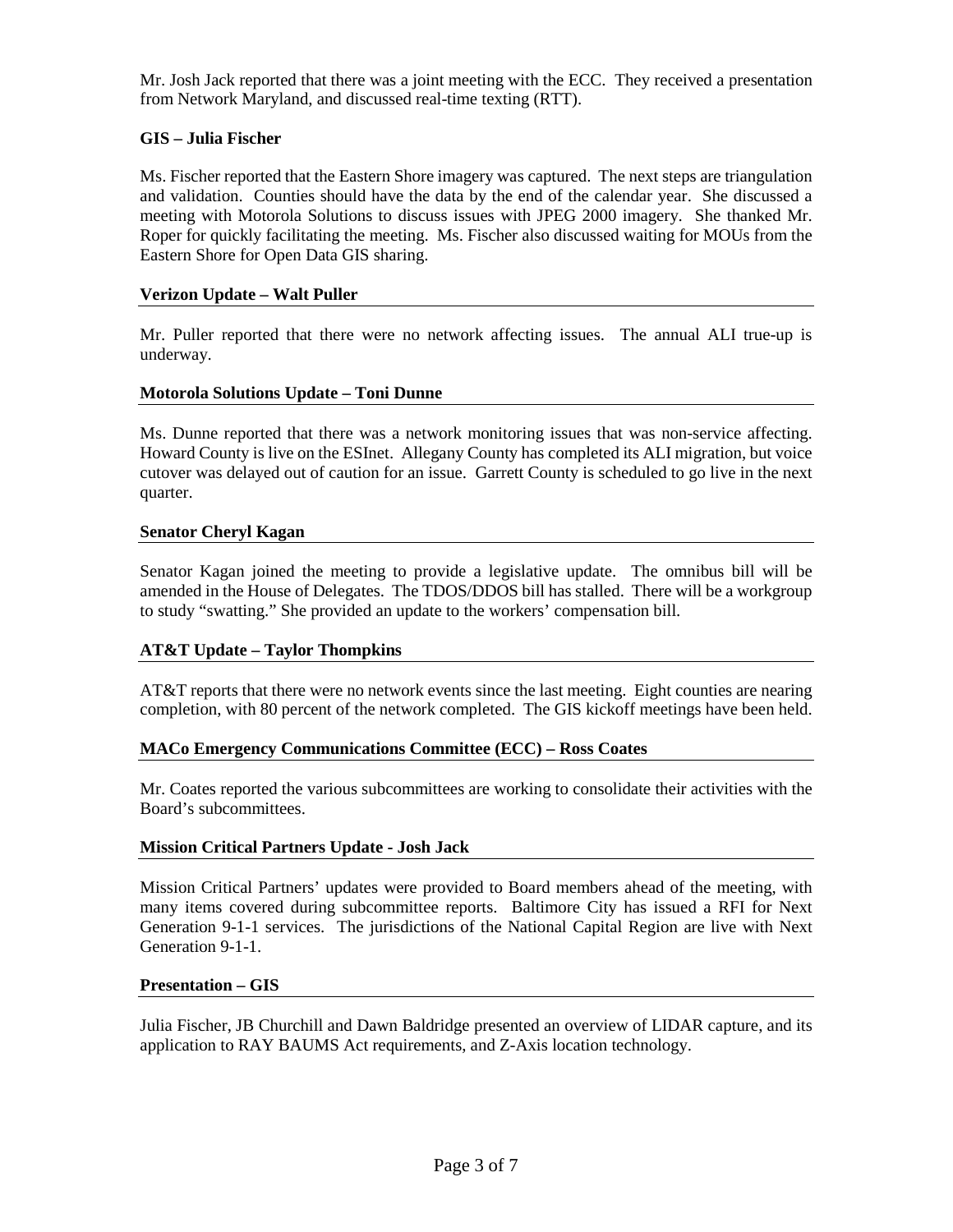Funding request for Project 22-236 in the amount of \$6,895.16 for Harford County's Modems for Vesta 9-1-1 Command Posts was made by Ross Coates and Randall Cunningham.

### **Mr. Rose moved to fund up to \$6,895.16 for Harford County's Modems for Vesta 9-1-1 Command Posts. Ebling seconded the motion. All were in favor and the motion carried.**

Funding request for Project 22-239 in the amount of \$198,496 for Wicomico County's Emergency Dispatch Protocol Implementation for the Salisbury, MD Police Department (Secondary PSAP) was made by David Shipley and Chris Hopkins. John Grisevich and Sergeant Elliott were available to answer questions.

**Mr. Thomas moved to table this project until the May 24, 2022 public meeting to allow the counties to meet with Priority Dispatch to discuss ongoing service issues. Mr. Rose seconded the motion. Captain Brillman recused himself from the vote. All were in favor and the motion carried.** 

Funding request for Project 22-264 in the amount of \$8,970.00 for Wicomico County's 9-1-1 Phone System – PRI Integration was made by David Shipley.

### **Mr. Souder moved to fund up to \$8,970.00 for Wicomico County's 9-1-1 Phone System – PRI Integration. Mr. Frazier seconded the motion. All were in favor and the motion carried.**

Funding request for Project 22-246 in the amount of \$3,995.00 for Cecil County's Criticall Pre-Employment Screening Software was made by Diane Strong.

### **Mr. Thomas moved to fund up to \$3,995.00 for Cecil County's Criticall Pre-Employment Screening Software. Mr. Frazier and Mr. Souder seconded the motion. All were in favor and the motion carried.**

Funding request for Project 22-247 in the amount of \$10,500.00 for Carroll County's GIS Update was made by Jack Brown.

### **Ms. Fischer moved to fund up to \$10,500.00 for Carroll County's GIS Update. Mr. McNamara seconded the motion. All were in favor and the motion carried.**

Funding request for Project 22-262 in the amount of \$386,000.00 for Allegany County's Cybersecurity Monitoring, Training and Response was made by Roger Bennett. Sean Scott and Charleigh Holterman were available to answer questions.

### **Mr. Block moved to fund up to \$386,000.00 for Allegany County's Cybersecurity Monitoring, Training and Response. Mr. McNamara seconded the motion. Ms. Greentree recused herself from the vote. All were in favor and the motion carried.**

Funding request for Project 22-254 in the amount of \$7,379.34 for Somerset County's Generators – Remote Monitoring was made by Gary Powell.

### **Mr. Souder moved to fund up to \$7,379.34 for Somerset County's Generators – Remote Monitoring. Ms. Greentree seconded the motion. All were in favor and the motion carried.**

Funding request for Project 22-255 in the amount of \$216,000.00 for Somerset County's Cybersecurity Monitoring and Response was made by Gary Powell and Chris Woodward. Sean Scott and Charleigh Holterman were available to answer questions.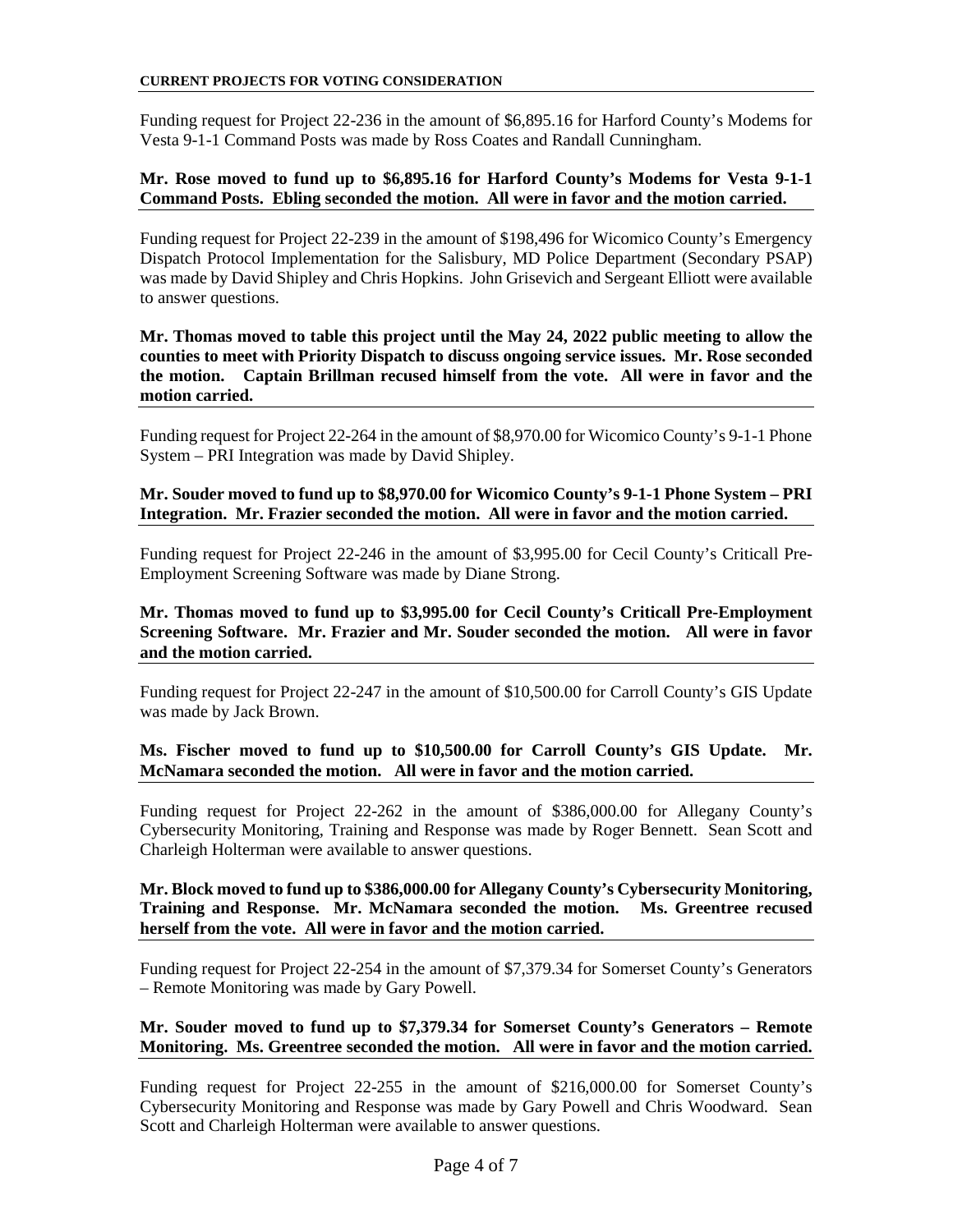**Mr. Block moved to fund up to \$216,000.00 for Somerset County's Cybersecurity Monitoring and Response. Mr. Thomas seconded the motion. Ms. Greentree recused herself from the vote. All were in favor and the motion carried.**

Funding request for Project 22-249 in the amount of \$6,055.00 for Montgomery County's ADORE Training Software was made by Cassandra Onley.

**Mr. Souder moved to fund up to \$6,055.00 for Montgomery County's ADORE Training Software. Mr. Frazier seconded the motion. All were in favor and the motion carried.**

Funding request for Project 22-204 in the amount of \$69,960.00 for Prince George's County's Staffing and Classification Study was made by Charlynn Flaherty.

**Mr. Thomas moved to fund up to \$69,960.00 for Prince George's County's Staffing and Classification Study. Mr. McNamara seconded the motion. Mr. Ebling was not present for the vote. All were in favor and the motion carried.**

Funding request for Project 22-265 in the amount of \$16,340.20 for Prince George's County's Training Room Furniture was made by Charlynn Flaherty.

**Mr. Thomas moved to fund up to \$16,340.20 for Prince George's County's Training Room Furniture. Mr. Frazier seconded the motion. Mr. Ebling was not present for the vote. All were in favor and the motion carried.**

Funding request for Project 22-266 in the amount of \$5,507.00 for Prince George's County's 100 Amp Breaker Panel was made by Charlynn Flaherty.

**Mr. Rose moved to fund up to \$5,507.00 for Prince George's County's 100 Amp Breaker Panel. Mr. McNamara seconded the motion. Mr. Ebling was not present for the vote. All were in favor and the motion carried.**

*Queen Anne's County Project 21-107 for additional funds in the amount of \$6,732.45 was withdrawn prior to the meeting at the request of the county.*

Funding request for Project 22-259 in the amount of \$1,110,964.24 for Baltimore County's ESInet and Next Generation Core Services Implementation and One-Year of Service, and to amend the county's 9-1-1 plan to migrate 9-1-1 service to AT&T was made by Tiffany Connor. Tim Deranek was available to answer questions.

**Mr. Rose moved to fund up to \$1,110,964.24 for Baltimore County's ESInet and Next Generation Core Services Implementation and One-Year of Service, and to amend the county's 9-1-1 plan to migrate 9-1-1 service to AT&T. Mr. Thomas seconded the motion. All were in favor and the motion carried.**

Funding request for Project 22-260 in the amount of \$45,000.00 for Baltimore County's Virtual Academy Training (Five Years) was made by Tiffany Connor. Kelly Sanders was available to answer questions.

**Mr. Thomas moved to fund up to \$45,000.00 for Baltimore County's Virtual Academy Training (Five Years). Mr. Souder seconded the motion. All were in favor and the motion carried.**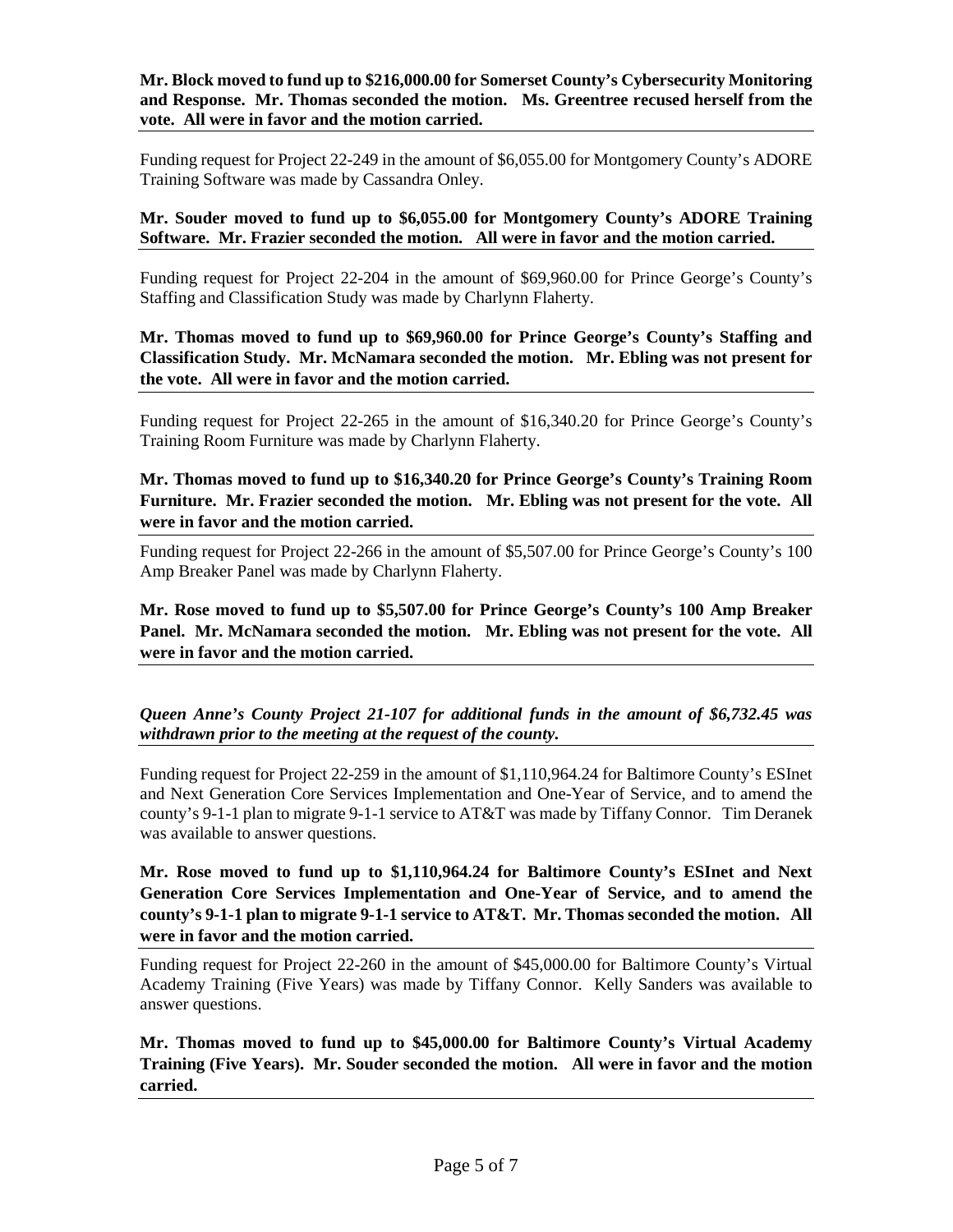Funding request for Project 22-263 in the amount of \$1,823,356.00 for Baltimore City's Protocols – EPD Implementation and Combined Services was made by Tenea Reddick, Art Ray and Brandon Blevins.

# **Baltimore City requested this project be tabled concurrent with Project 22-239 until May 24, 2022.**

#### **PRESENTATION – MOTOROLA SOLUTIONS**

The Board received a presentation from Travis Bottiglier of Motorola Solutions regarding Vesta 9- 1-1 product roadmap.

#### **PROJECT EXTENSIONS – REQUIRING BOARD APPROVAL**

- $\triangleright$  St. Mary's County 18-151 (NG911 Implementation) March 2023
- → Prince George's County 19-147 (NG911 SME Support) February 2023<br>
→ Montgomery County 20-162 (ASAP-to-PSAP) March 2023
- $\triangleright$  Montgomery County 20-162 (ASAP-to-PSAP)

#### **Mr. Thomas made a motion to approve the extensions are read into the record. Mr. McNamara seconded the motion. All were in favor and the motion carried.**

#### **PROJECT EXTENSIONS – APPROVED BY THE OFFICE OF THE EXECUTIVE DIRECTOR**

| $\triangleright$ Worcester County | 21-099 (Protocol Training)                             | October 2022  |
|-----------------------------------|--------------------------------------------------------|---------------|
| $\triangleright$ Garrett County   | 21-131 (Console Furniture – Backup PSAP) November 2022 |               |
| $\triangleright$ Wicomico County  | 21-193 (Generator – Primary PSAP)                      | February 2023 |
| $\triangleright$ Baltimore County | $21-254$ (Monitors)                                    | April 2023    |

#### **PROJECTS FOR DE-OBLIGATION OF FUNDING**

| ➤ | Queen Anne's County                | 19-079 (NG911 Consulting)                | \$34,934.39 |
|---|------------------------------------|------------------------------------------|-------------|
| ➤ | <b>Wicomico County</b>             | 20-208 (Maintenance – Recurring Charges) | \$26,508.68 |
| ➤ | <b>Charles County</b>              | 21-008 (Statewide GIS Coordination)      | \$20.41     |
|   | $\triangleright$ St. Mary's County | 21-009 (Protocol Recertification)        | \$555.00    |
|   | $\triangleright$ St. Mary's County | 21-172 (Training – NENA Classes)         | \$597.00    |
| ➤ | <b>Montgomery County</b>           | 21-255 (Logging Recorder Update)         | \$4,289.44  |
|   | $\triangleright$ St. Mary's County | 21-288 (Public Education Materials)      | \$1,063.75  |
|   | $\triangleright$ St. Mary's County | 21-294 (Protocol Training)               | \$1,960.00  |
| ➤ | Cecil County                       | 21-083 (CTO Training)                    | \$439.00    |
|   | <b>Montgomery County</b>           | 22-116 (Protocol Recertification)        | \$35.00     |
|   | <b>Montgomery County</b>           | 22-152 (ETC-I Certification)             | \$162.52    |

#### **Mr. Souder made a motion to de-obligate \$70,565.19 from the listed projects. Mr. Thomas seconded the motion. All were in favor and the motion carried.**

#### **PROJECTS APPROVED BY THE OFFICE OF THE EXECUTIVE DIRECTOR**

Under authority granted by the Board, the Executive Director approved the following projects that have met all guidelines established by the Board:

| $\triangleright$ St. Mary's County | 21-053 (Protocol Training)   | \$5,925.00  |
|------------------------------------|------------------------------|-------------|
| $\triangleright$ Worcester County  | 21-099 (Protocol Training)   | \$10,310.00 |
| $\triangleright$ Baltimore County  | 22-194 (Protocol Training)   | \$3,540.00  |
| $\triangleright$ Harford County    | 22-235 (Chairs $-10$ )       | \$20,000.00 |
| $\triangleright$ St. Mary's County | 22-240 (CTO Recertification) | \$120.00    |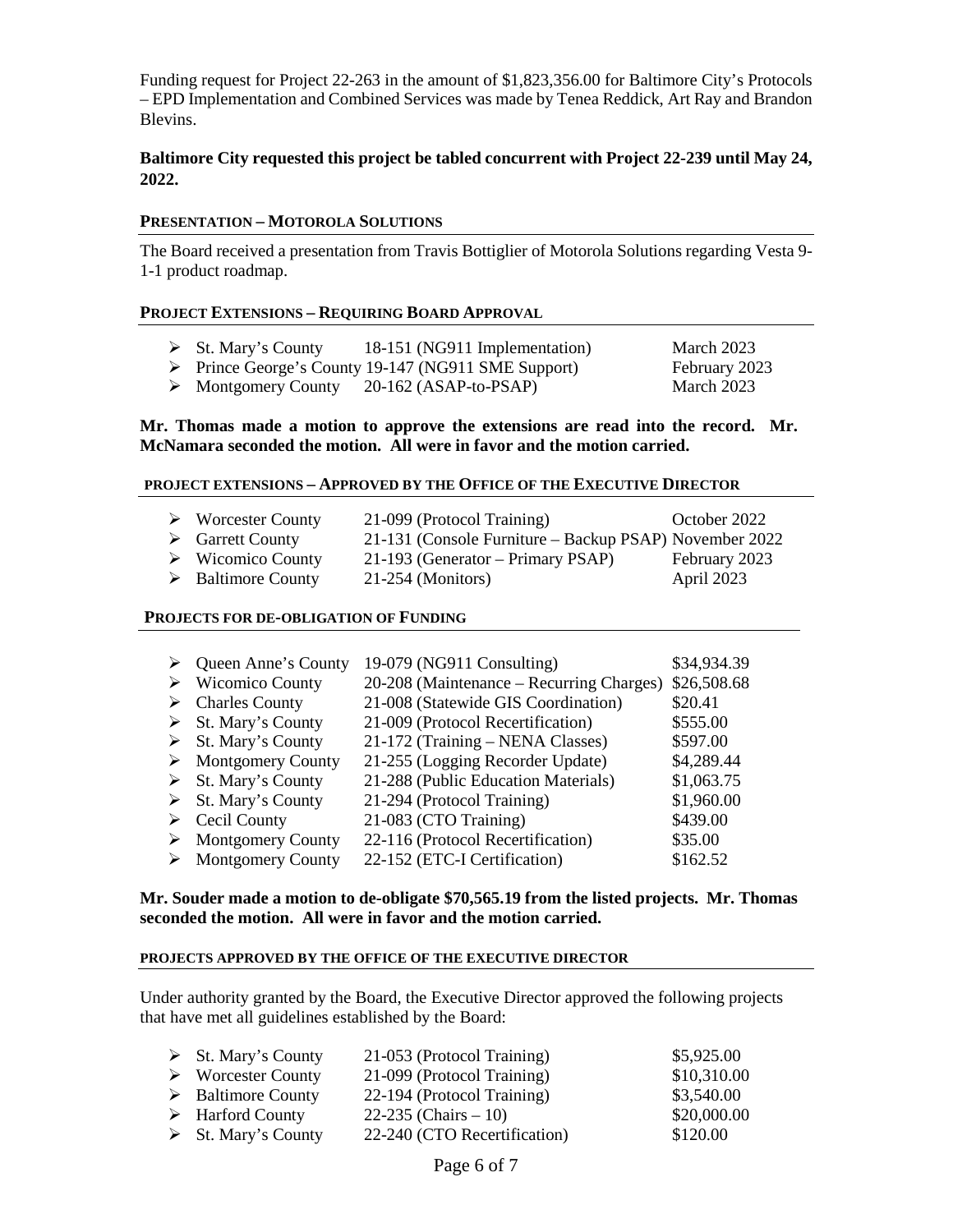|   | $\triangleright$ Harford County                              | 22-241 (Chairs $-4$ )                                            | \$8,000.00   |
|---|--------------------------------------------------------------|------------------------------------------------------------------|--------------|
| ➤ | <b>Carroll County</b>                                        | 22-242 (ETC Manual)                                              | \$45.00      |
|   | $\triangleright$ St. Mary's County                           | 22-244 (ETC-I Certification)                                     | \$1,824.00   |
|   | $\triangleright$ Howard County                               | 22-245 (Public Education Materials)                              | \$2,500.00   |
|   | $\triangleright$ Baltimore County                            | 22-250 (NENA Training)                                           | \$597.00     |
|   | $\triangleright$ Baltimore County                            | 22-251 (ETC Manuals $-5$ )                                       | \$225.00     |
| ➤ |                                                              | Queen Anne's County 22-253 (NENA Training – 13 Sessions)         | \$55,500.00  |
|   |                                                              | > Prince George's County 22-256 (Protocol Recertification)       | \$14,435.00  |
|   |                                                              | $\triangleright$ Prince George's County 22-257 (ETC Manuals – 5) | \$225.00     |
|   | $\triangleright$ Prince George's County 22-267 (Chairs – 72) |                                                                  | \$124,256.16 |
|   |                                                              | Somerset County 22-268 (Public Education Materials)              | \$2,500.00   |
|   |                                                              |                                                                  |              |

# **QUEEN ANNE'S COUNTY UPDATE**

At 2:05 PM, Mr. Kirchner made a motion for the Board to adjourn the public session and go into closed session for Queen Anne's County to present an update to the Board for the Next Generation 9-1-1 migration on the Eastern Shore. This exception to the Open Meetings Act is permissible under the General Provisions Article  $\S$  3-305(b)(10) to discuss public security, if the public body determines that public discussion would constitute a risk to the public or to public security, including: (i) the deployment of fire and police services and staff; and (ii) the development and implementation of emergency plans. Mr. Thomas seconded the motion. Captain Brillman, Ms. Fischer, Mr. Haas, Mr. Thomas, Mr. Souder, Mr. McNamara, Mr. Ebling, Mr. Orendorf, Mr. Frazier, Ms. Greentree, Mr. Block, Ms. Warren, Mr. Rose and Mr. Kirchner voted in favor of the motion. No one opposed the motion. The public session was adjourned at 1:57 PM. The Board reconvened on a separate conference bridge at 2:05 PM In addition to the Board members voting in favor of the motion, present during the closed session were Chairman Markey, Mr. Roper, Mr. O'Donoghue, Mr. Leary, Mr. Alfree, Mr. Deranek, Mr. Jack and Mr. Glaser. Mr. Alfree and representatives from AT&T provided a status update of the Next Generation 9-1-1 implementation on the Eastern Shore, lessons learned, and answered Board questions.

At 3:10 PM, Mr. Frazier made a motion to adjourn the closed session. Mr. Thomas seconded the motion. Captain Brillman, Ms. Fischer, Mr. Haas, Mr. Thomas, Mr. Souder, Mr. McNamara, Mr. Ebling, Mr. Orendorf, Mr. Frazier, Ms. Greentree, Mr. Block, Ms. Warren, Mr. Rose and Mr. Kirchner voted in favor of the motion. No one opposed the motion. The meeting adjourned at 3:10 PM.

> Jack Markey, Chairman Maryland 9-1-1 Board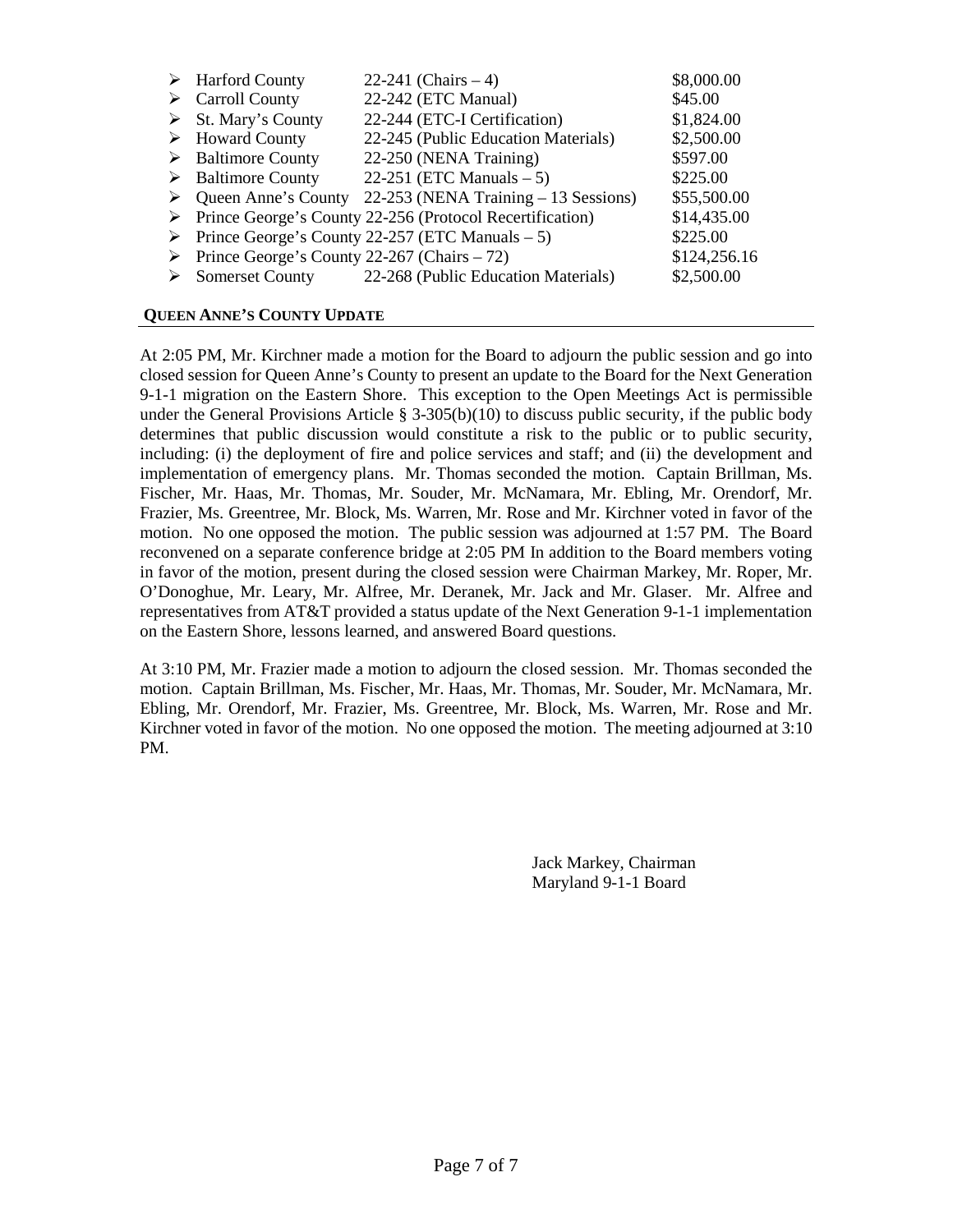# **PRESIDING OFFICER'S WRITTEN STATEMENT FOR CLOSING A MEETING ("CLOSING STATEMENT") UNDER THE OPEN MEETINGS ACT (General Provisions Article § 3-305)**

# **This form has two sides.** *Complete items 1 – 4 before closing the meeting***.**

**1. Recorded vote to close the meeting:** Date: March 31, 2022; Time: 1:57 PM; Location: via Conference Bridge Motion to close meeting made by: Kirchner; Seconded by: Thomas Members in favor: Brillman, Fischer, Haas, Thomas, Souder, Markey, McNamara, Ebling, Orendorf, Frazier, Greentree, Block, Warren, Rose, Kirchner; Opposed: None; Abstaining: None; Absent: Berg, Price.

# **2. Statutory authority to close session (check all provisions that apply). This meeting will be closed under General Provisions Art. § 3-305(b) only:**

**(1)\_\_\_**"To discuss the appointment, employment, assignment, promotion, discipline, demotion, compensation, removal, resignation, or performance evaluation of appointees, employees, or officials over whom this public body has jurisdiction; any other personnel matter that affects one or more specific individuals"; **(2)\_\_\_ "**To protect the privacy or reputation of individuals concerning a matter not related to public business"; **(3)\_\_\_** "To consider the acquisition of real property for a public purpose and matters directly related thereto"; **(4)** To consider a matter that concerns the proposal for a business or industrial organization to locate, expand, or remain in the State"; **(5)\_\_\_** "To consider the investment of public funds"; **(6)\_\_\_** "To consider the marketing of public securities"; **(7)\_\_\_** "To consult with counsel to obtain legal advice"; **(8)\_\_\_** "To consult with staff, consultants, or other individuals about pending or potential litigation"; **(9)\_\_\_** "To conduct collective bargaining negotiations or consider matters that relate to the negotiations"; **(10)\_X\_** "To discuss public security, if the public body determines that public discussion would constitute a risk to the public or to public security, including: (i) the deployment of fire and police services and staff; and (ii) the development and implementation of emergency plans"; **(11)\_\_\_** "To prepare, administer, or grade a scholastic, licensing, or qualifying examination"; **(12)\_\_\_** "To conduct or discuss an investigative proceeding on actual or possible criminal conduct"; **(13)\_\_\_** "To comply with a specific constitutional, statutory, or judicially imposed requirement that prevents public disclosures about a particular proceeding or matter"; **(14)\_\_\_** "Before a contract is awarded or bids are opened, to discuss a matter directly related to a negotiating strategy or the contents of a bid or proposal, if public discussion or disclosure would adversely impact the ability of the public body to participate in the competitive bidding or proposal process." **(15)\_\_\_** "To discuss cybersecurity, if the public body determines that public discussion would constitute a risk to: (i) security assessments or deployments relating to information resources technology; (ii) network security information . . . or (iii) deployments or implementation of security personnel, critical infrastructure, or security devices."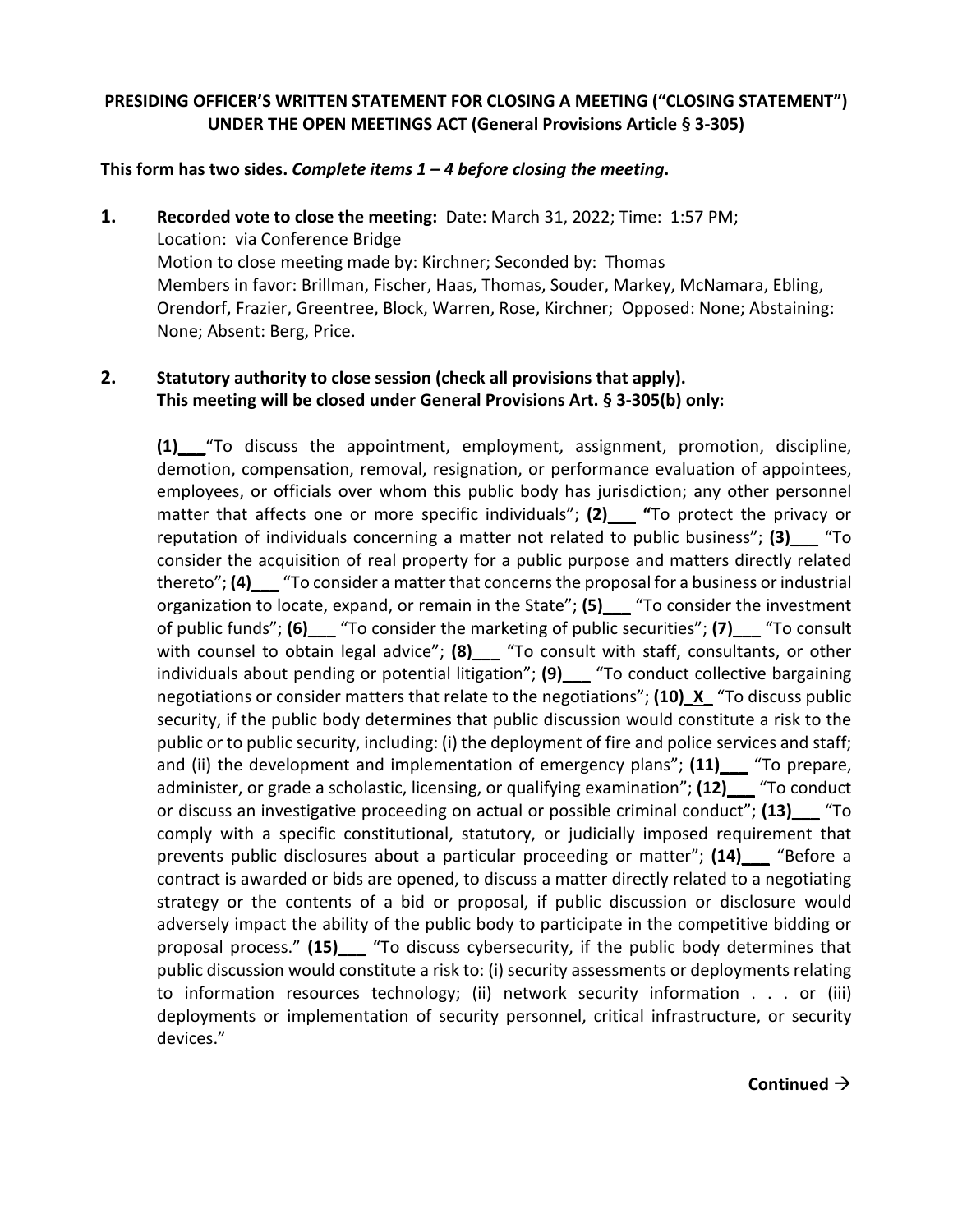**3. For each provision checked above, disclosure of the topic to be discussed and the public body's reason for discussing that topic in closed session.** 

| <b>Citation</b> | <b>Topic</b>         | Reason for closed-session discussion of topic |
|-----------------|----------------------|-----------------------------------------------|
| (insert #       |                      |                                               |
| from above)     |                      |                                               |
| $$3-305(b)$     |                      | Public Security: 911 Network design and       |
| (10)            | NG911 Implementation | placement                                     |
|                 | Update on Maryland's |                                               |
|                 | Eastern Shore        |                                               |
|                 |                      |                                               |
| $§3-305(b)$ ()  |                      |                                               |
|                 |                      |                                               |
|                 |                      |                                               |
| $§3-305(b)$ ()  |                      |                                               |
|                 |                      |                                               |
|                 |                      |                                               |
| $§3-305(b)$ ()  |                      |                                               |
|                 |                      |                                               |
|                 |                      |                                               |
| $§3-305(b)$ ()  |                      |                                               |
|                 |                      |                                               |
|                 |                      |                                               |

**4. This statement is made by Jack Markey, Presiding Officer.**

### **\*\*\*\*\*\*\*\*\*\*\*\*\*\*\*\*\*\*\*\*\*\*\*\*\*\*\*\*\*\*\*\*\*\*\*\*\*\*\*\*\*\*\*\*\*\*\*\*\*\*\*\*\*\*\*\*\*\*\*\*\*\*\*\*\*\*\*\*\*\*\*\*\*\*\*\*\*\*\*\*\***

**WORKSHEET FOR OPTIONAL USE IN CLOSED SESSION: INFORMATION FOR SUMMARY TO BE DISCLOSED IN THE MINUTES OF THE NEXT OPEN MEETING. (See also template for summary.)**

# **For a meeting closed under the statutory authority cited above:**

Time of closed session: 2:05 PM

Place: via Google Meet Conference Bridge

Purpose(s): Discussion of NG911 Implementation on Maryland's Eastern Shore

Members who voted to meet in closed session: Brillman, Fischer, Haas, Thomas, Souder,

McNamara, Ebling, Orendorf, Frazier, Greentree, Block, Warren, Rose, Kirchner

Persons attending closed session: Brillman, Fischer, Haas, Thomas, Souder, Markey, McNamara, Ebling, Orendorf, Frazier, Greentree, Block, Leary, Warren, O'Donoghue, Rose, Kirchner, Roper, Alfree, Deranek, Jack, Glaser

Authority under § 3-305 for the closed session: Public Security

Topics actually discussed: Implementation of NG911 on the Eastern Shore, including network

design and locations

Actions taken: None

Each recorded vote: No votes taken